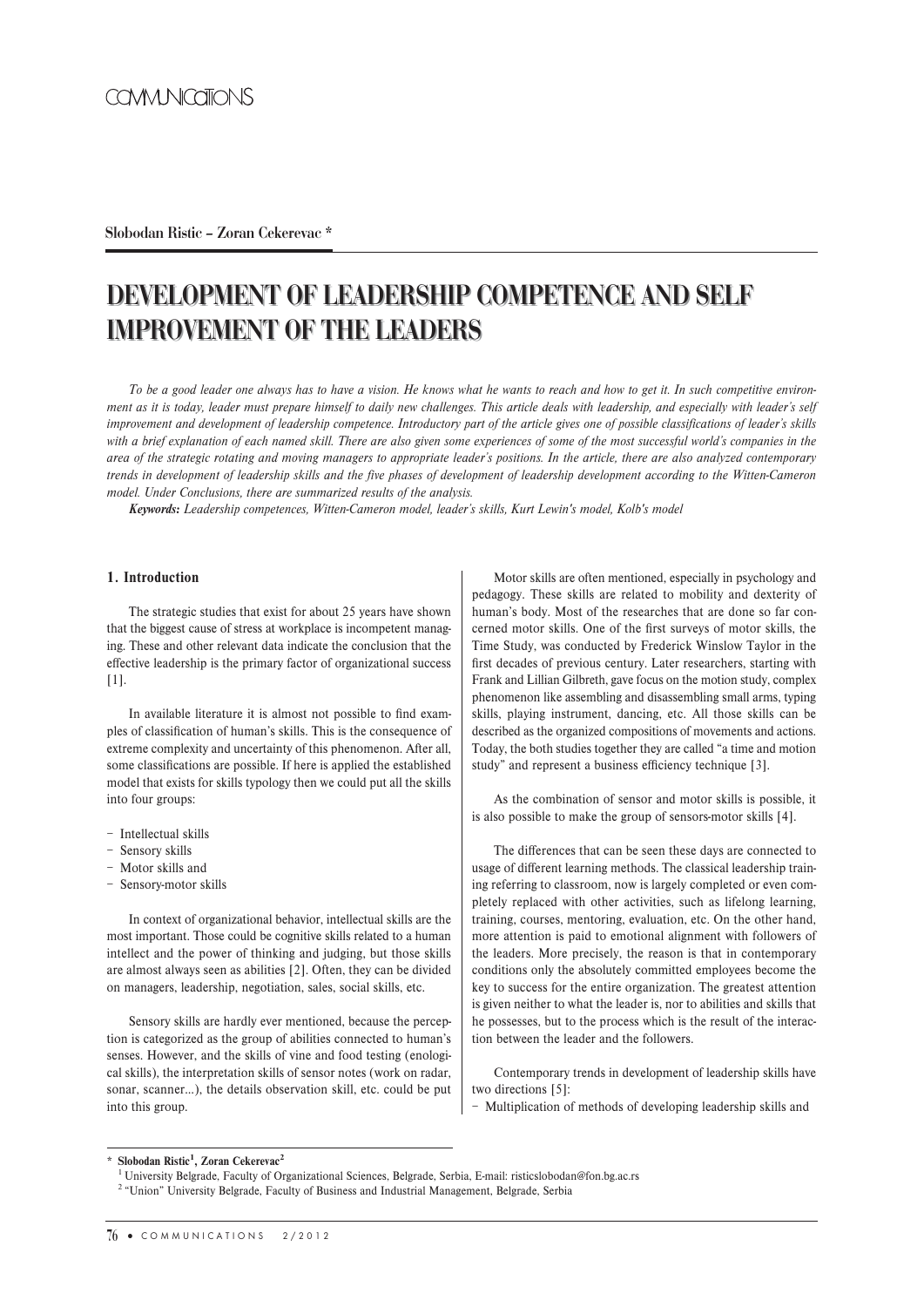− Emphasis on the importance of emotional leadership characteristics.

There are numerous models and methods of leadership skills improvement. One of the most accepted models of development those skills are the model proposed by David Witten and Kim Cameron. According to them, development of leadership skills is a process that is cyclically carried out in five phases, namely [1]:

- − Evaluation of knowledge and skills,
- − Collection of knowledge about effective practices for improving knowledge and skills,
- − Case studies,
- − Practicing the newly acquired knowledge and skills to cases, and
- − Application of learned knowledge and skills in personal work environment.

In the Table 1 there are presented the contents and goals of each of these five phases. One can see now, that the essence of the development of leadership skills makes, at the first, the willingness of an individual to go through changes, then permanent learning, detailed analysis of case studies, adopting and practicing of the guidelines of behavior, building the personal leadership style and finally applying knowledge in real terms and, of course continued work on it.

The business environment in which companies operate today is much more turbulent and complex and therefore less predictable.

Contemporary organizations have to show exceptional dose of flexibility in order to survive and succeed in demanding market. Thus, both increasing at need for leadership skills and abilities, and techniques are changing their promotion and development. Today, all practical methods of development of leadership skills could be classified into two main categories:

− Leadership training, and

− Leadership development activities.

#### **2. Self improvement of the leaders**

In the modern business world a number of programs and trainings for developing leadership skills are developed. Each leading company or SME is trying to give its contribution. There are, also, a significant number of educational organizations with accredited programs for leadership competence development.

The key feature of the majority of leadership development programs is that they are mainly focused on the skills, and less on knowledge and very rarely on abilities and personal qualities of holders of this business and social function [5]. There is no doubt that such programs are necessary and useful but not sufficient for a general leadership development. In particular, the presence of many development and training programs does not promise much to a young man seeking professional recognition in this field and that passes through it he will become a leader. In this sense, Bennis and Goldsmith [6] advocate the theory that a man can become a leader only by discovering his natural energy and desire and with persistent effort to find his own way to use energy and achieve desired goals. Educational programs and trainings continue to play a role of drilling natural crystals. "Many young people with significant innate talent for leadership often do not to achieve what is in them. So the part of our task is to develop what is naturally Leadership in us, but this requires cultivation. Talent is one thing and another is winning demonstration. Generally speaking, the developments of any succeed complex talent searches happy combination of motivation, character and circumstances. Most of the human talent remains undeveloped." [7]

Like the gardener who is not a plant finder, and who is not even a creator, but just a raiser, so the leader is not born as a leader, and is not created. He is educated and trained to. From most previous studies and further, based on the analysis of their own experience of respected individuals, it can be concluded that the leadership can be learned. But that is not all that is required; it is also required the basis on which the great knowledge will be built. So, leaders are neither born, nor made. Instead of that, they shape their inherent potentials into experience, enabling them to develop skills needed to solve major organizational problems. There is a significant relationship between the emotional maturities of managers, which manifests itself through the awareness of their own personality and empathy, and their financial success. "Good people", people who understand themselves but also others around them, first complete the task. Being skilled means to be able to deal with the diversities within the organization. It is a skill to take the best from a variety

#### Phases of cyclical model of development of leadership skills Table 1

| Component                | Content                                    | Goals                                                                                                                                          |
|--------------------------|--------------------------------------------|------------------------------------------------------------------------------------------------------------------------------------------------|
| Rating Skills            | Instruments for measuring, Playing roles   | Evaluate the current level of knowledge, skills and abilities and create readiness<br>for change.                                              |
| Learning Skills          | Written text<br><b>Behaving Guidelines</b> | Learn correct principles and present the explanation of guidelines for behavior.                                                               |
| Skills Analyze           | Cases                                      | Provide examples of appropriate and inadequate performance terms of skills.<br>Analyze principles of behavior and the reasons of their action. |
| <b>Practicing Skills</b> | Practice, simulations, role-playing skills | Practice guidelines for behavior. Adopting the principles for personal style.                                                                  |
| Application of Skills    | Work Tasks (literate through behavior)     | Learned in the classroom transfer to the actual work station. Encourage contin-<br>uous personal development.                                  |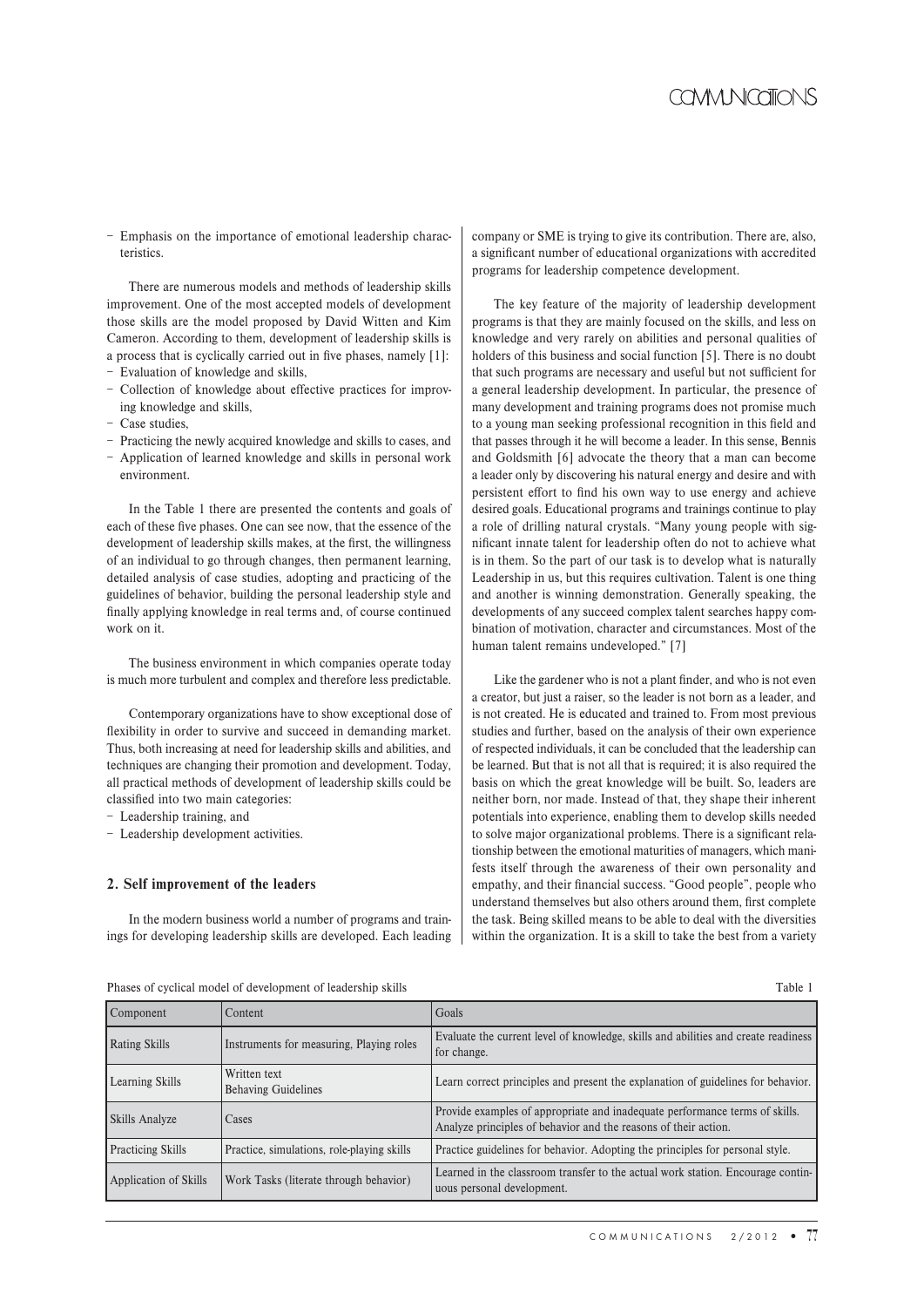## COVIVI NICATIONS

of experiences, skills and perceptions of others with whom one cooperates. The Skill of establishing relationship with other people is in the very own heart of leadership. The criteria for measuring success in leadership are not based only on gained knowledge and skills but also on how those who work in this area can successfully solve problems, how they are successful in relationships with others and how to cope with themselves. This is driven by personal qualities, such as perseverance, self-control, and ability to understand others. However, to become a leader is not easy, but the scientists said, much easier than most people think. [8] Success in solving the problems of leadership depends on the complex series of competencies that make available and necessary knowledge, skills but, also, of a personal potential. In general, the skills needed to solve organizational problems involving the creative arts solving various problems associated with problem's identification, understanding the problem and generating potential solutions. These are the social skills of reasoning, spotting potential solutions, providing a framework and application of social skills related to motivating and directing others in the implementation of solutions. In this sense, several steps in the process of leaders' self-building can be distinguished:

- − Master the leadership competencies based on their own experience,
- − Get rid of the myths and stereotypes about leadership,
- − Understand the treatment of leadership in their organization,
- − Self understanding,
- − Change the way of learning and
- − Learn to put up with failure

### **2.1 Own experience**

Acquiring leadership competencies based on personal experience involve the use of all experiences, in families, peer groups, schools, and those obtained in meetings with other leaders and their own professional and leadership experience. Even the experience of young people is a great treasure of information, values and



incentives. This is not a direct copy of already experienced, but the mental processing and sublimation of often unrelated experiences. Unconscious behavior patterns and perceptions created on experiences in large measure determine the current and future actions. Using own experiences in the development of leadership competencies is not the application of methods of learning through trial and failure. It is a much more complex management of personal development, based on the application proceedings "reflective practice". "Reflective Practice" or "reflection" is one of the most useful models of learning in adults. This model was designed by David A. Kolb [9] and based on theoretical assumptions about Kurt Lewin's model of learning. This model has stood the test of time, and today, reflective practice is used in many programs, in particular those whose goal is developing of leadership potential. Kolb's model of reflective practice provides four phases in the learning cycle. With Kolb's model is much easier and methodologically arranged the technique of reflective practice, and learning from personal experience.

According to [10], Kolb's learning cycle phases are presented in Fig. 1, where are:

- − Concrete Experience the specific event the working arrangement – gained experience; the "Concrete Experience" is the "doing" component which derives from the content and process of learning;
- Reflective Observation reviewing thinking (reflection) about the experience; The "Reflective Observation" element stems from leader's analysis and judgments of events and the discussion about the learning and teaching that leader engage in with its partners, colleagues and fellows;
- − Abstract Conceptualization the conclusions learning from experience; it allows leader to come to conclusions about the practice;
- − Active Experimentation planning checking what has been learned. The conclusions one formed from his "Abstract Conceptualisation" stage then form the basis by which he can plan changes – "Active Experimentation". "Active Experimentation" then starts the cycle again when he implement those changes

### **2.2 Myths and stereotypes**

Under the leadership potential for self-improvement it is necessary to get rid of the myths and stereotypes about leadership. On the way of adoption competencies that are needed to an effective leader, it is good to get rid of preconceived notions as soon as possible. The most common myths and stereotypes associated with leadership are:

− "Leadership is a very rare skill" is one of the most common myths which, of course, is not true. It is true that charismatic leaders are rare. It is true that great actors, musicians, painters are rarely born but the fact is that in each person lies some leadership potential. In various aspects of people lives exists immense ocean of leadership roles. It happens that someone is a great leader in his organization, but in any other environment, even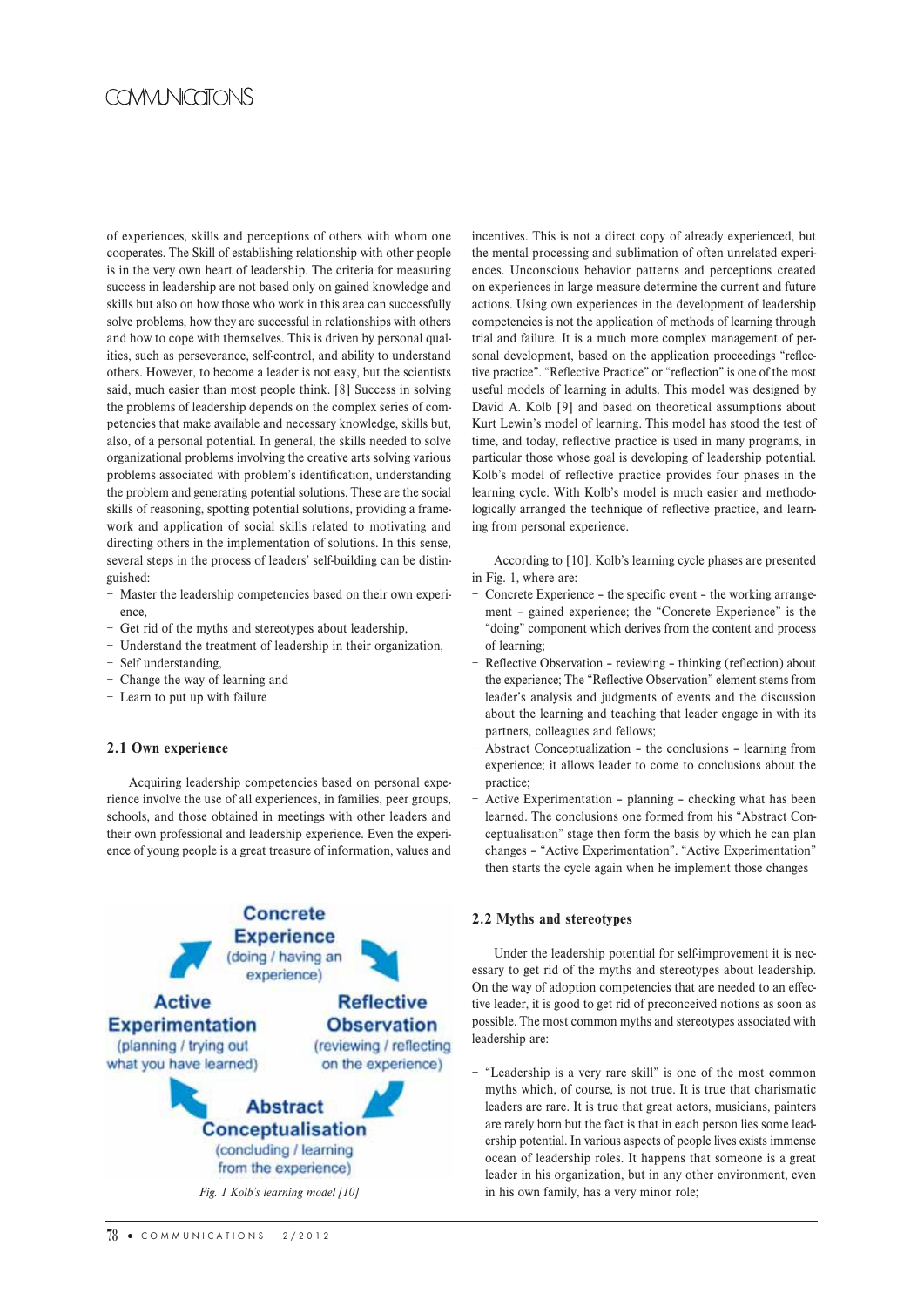− "Leaders are born as such, and leadership cannot be learned" is the enduring prejudice that dates back to the first theory of leadership. Sometimes from the biography analysis of some outstanding leaders it might be concluded that their leadership role was destined from their childhood. From the biography analysis of most leaders with significant results achieved, such a predisposition or a genetic basis cannot be seen. One can conclude that some basic competencies of leadership can be learned if there is a strong motivation in that direction.

Stereotype "charismatic leaders" can be partially proved correct. There are numerous examples that testify to the charisma of individual, successful leaders but the fact for the majority of leaders is that they were such ordinary people who were not much different from peers and colleagues.

"Leaders are only at the highest levels of the organization" is another very common myth about leadership. This myth originated from the practice of leadership training and guidance to the attention of the entire top management companies. With a more detailed analysis of the distribution of leaders, the presence of a number of leadership roles and the holders of these roles can be observed.

## **2.3 Understanding of the treatment of leadership**

Big companies are creating organized and planned more leadership roles throughout self-teams, divided decision making and creating strategic business units that operate as independent business entities.

Understanding leadership in their own organization can be beneficial for the development of leadership competencies. The goal of this effort is to look at the way working environment stimulates the expression of leadership and how and why it discourages the development of the same. This primarily reflects the explicit rewards, recognition and promotion, but in many subtle ways – through training programs, social patterns, values, communication systems and so on. [1]

## **2.4 Self-understanding**

The next phase of self-development of leadership skills is a self- understanding and is derived from Socrates' commandment "know you (yourself)." This exercise in self-improvement business leadership can have the following working steps:

- − Self-reflection, thinking of particularly critical events that had successfully or unsuccessfully completed;
- − Getting to know yourself through constant contact and socializing with other people or getting feedback from the outside world on the impression given to other people;
- − Openness to new experiences and knowledge, a review of earlier beliefs and attitudes in dealing with new information that are contrary to earlier beliefs related to personal priorities and goals;

− Consistency in the sense that there is a tendency of constant correlation between beliefs and behavior.

## **2.5 Way of learning**

Acceptance of a different type of learning involves an active, self-conscious and committed learning and taking risks for fulfillment of leadership requests in today's turbulent and very complex environment. This study simply does not show the acceptance of a set of knowledge or scientific disciplines, but seeing the world as it is and what could be, understanding the differences between the two conditions and making efforts to overcome differences.

## **2.6 Learn to put up with failure**

Finally, leader must learn how to endure a failure. The way in which, the effective leaders deal with failure is perhaps their most important quality. Great leaders do not think about it, many of them, a mistake is simply one way of doing things. Huge number of people perceived a failure as something definite and reacts to it with helpless discouragement; for successful leaders – the failure is just the beginning.

In a study by David Day carried out at 350 companies having leadership development programs and leadership skills, it is written that the most successful programs that are applied are mentoring, active learning and assessment methods. He found that two people participating in the identical 360-degree feedback experience are likely to take away different things from the experience [11]. In self improvement of the leaders a number of different procedures are applied for the same purpose.

One of them is called self-determined learning that can represent the essence of the development of leadership skills. This model of training was designed to develop or strengthen some aspect of personality, or achievement of a role model or both. This training begins with an imagination of a strong picture of the ideal I, and as an accurate picture of what we are now, present objective and observed me. This self directed learning is most effective and gives lasting results, provided to understand the change process and steps needed to it accomplished. Model of learning through personal training was developed by one of the leading researchers and practitioners of leadership – consultant Richard Boyatzis.

According to the systematization of process of self-determined leaders' learning, it takes place in five phases or, as the authors mean, "Discoveries". Their goal is that a man through the changes becomes an emotionally intelligence leader who possesses the necessary competencies. This type of learning requires repetition, the steps are not carried out smoothly and evenly, but each of them requires a different time and effort. By practicing, new habits over time become part of the actual repertoire of behaviors. Changing habits, improving of emotional intelligence and leadership style, lead to desired aspirations and getting closer to the goal, achieving the "ideal I". The cycle of self-directed learning is a lifelong process,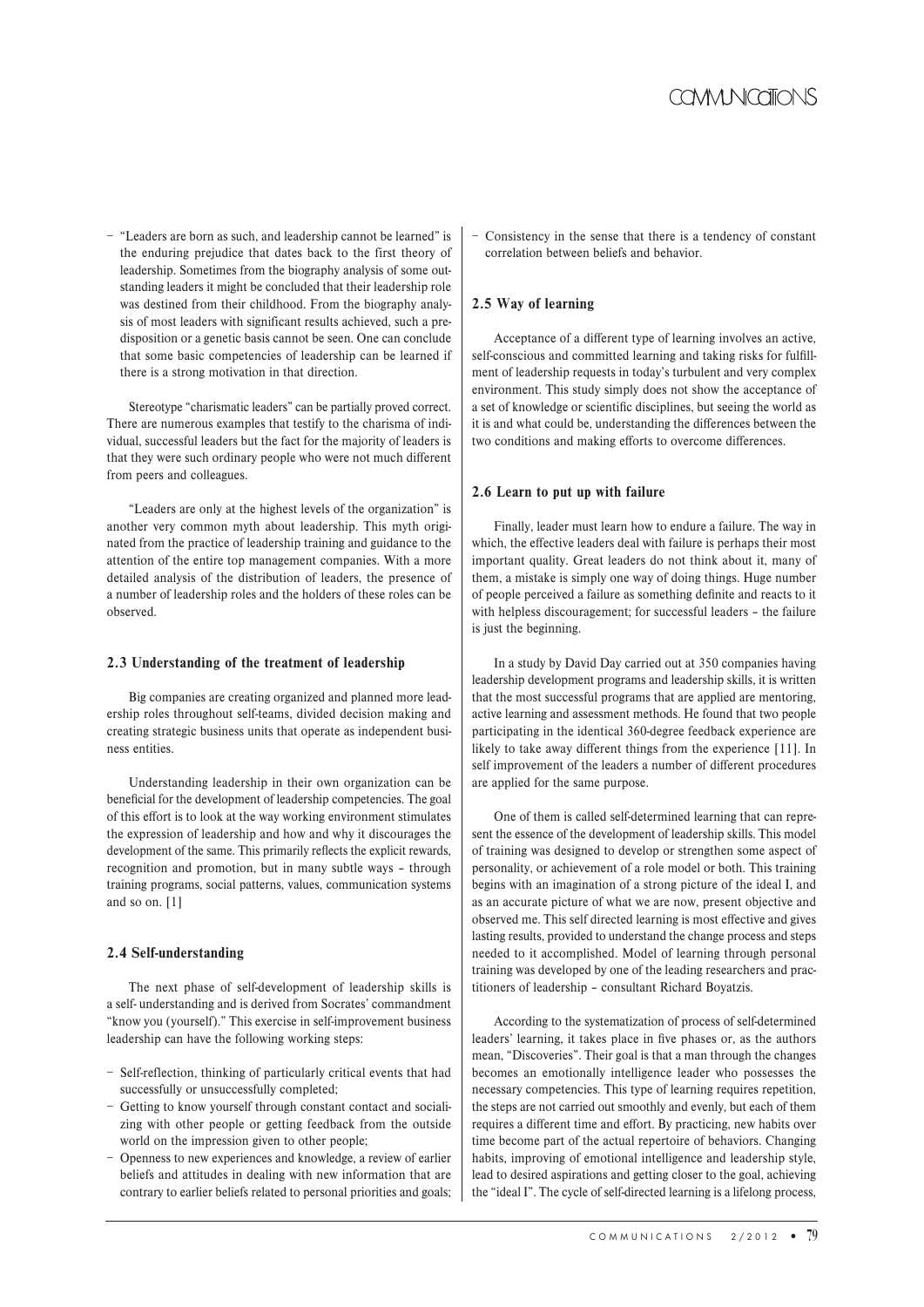## COVIVI NICATIONS



*Fig. 2 Boyatzis' theory of self-directed learning [12]*

the process of development and adaptation. As it is presented in the Fig. 2 [12], its discovery and development phases are:

- − The first discovery: *My ideal I;* who do I want to be? Practicing new behaviors: Creating new neurological ways of improvement.
- − The second discovery: *My real I;* who am I? What are my strengths and weaknesses? My strengths: Where do my ideal I and my real I match? My weaknesses: Where do my ideal I odd of my real I?
- − The third discovery: *My learning plan;* how can I consolidate my strengths while reducing weaknesses? The learning plan is based on qualities and reduction of failures.
- − The fourth discovery: *Experimenting and practicing* new behaviors, thoughts and feelings until they are perfect.
- − The fifth discovery: *Developing relationships* that will give support and trust and provide the change.

#### **3. Evaluating leadership development initiatives**

It is always necessary to make an assessment that refers to a diagnosis of the current state of the individual or organization in terms of leadership capacity. These data could help one to learn clearly what needs to be improved or changed.

The most successful world's companies do not only give huge importance to development of leadership but put a great accent on trying to measure and quantify the effort invested in development of leadership skills. These companies "measure" the quantity of leader's gift needed in specific spheres, the degree of talent dissipation and make work catalogues, task catalogues and catalogues of leaders or managers who, by their nature have bigger influence on development of leadership skills. This gained knowledge is then used strategically, by rotating managers and moving them on certain positions providing them further training and improvement that will have positive effect on their development in a desired sphere.

"Evaluation helps people in organizations… make informed decisions about how to improve leadership development initiatives and examine the degree to which development goals have been accomplished and what work remains to be done" [13].

The data can be gathered from people through feedback, customer evaluations, etc. Also, leader can get information alone, as self-reflection, scores on personality inventories, etc. "Good assessment data also provides the motivation to close the gap between the current and an ideal future state. If no gap exists, this assessment data can still be helpful in terms of enhancing self-confidence" [11].

The main criteria for leadership development initiatives evaluating are:

- *Reactions,* that could be measured by post-experience questionnaires,
- − *Learning,* that could be measured by tests or demonstration of skills,
- Transfer, that could be evaluated through self-reports, and ratings,
- − *Results,* which could be measured through profitability, productivity, customer satisfaction, or staff morale.